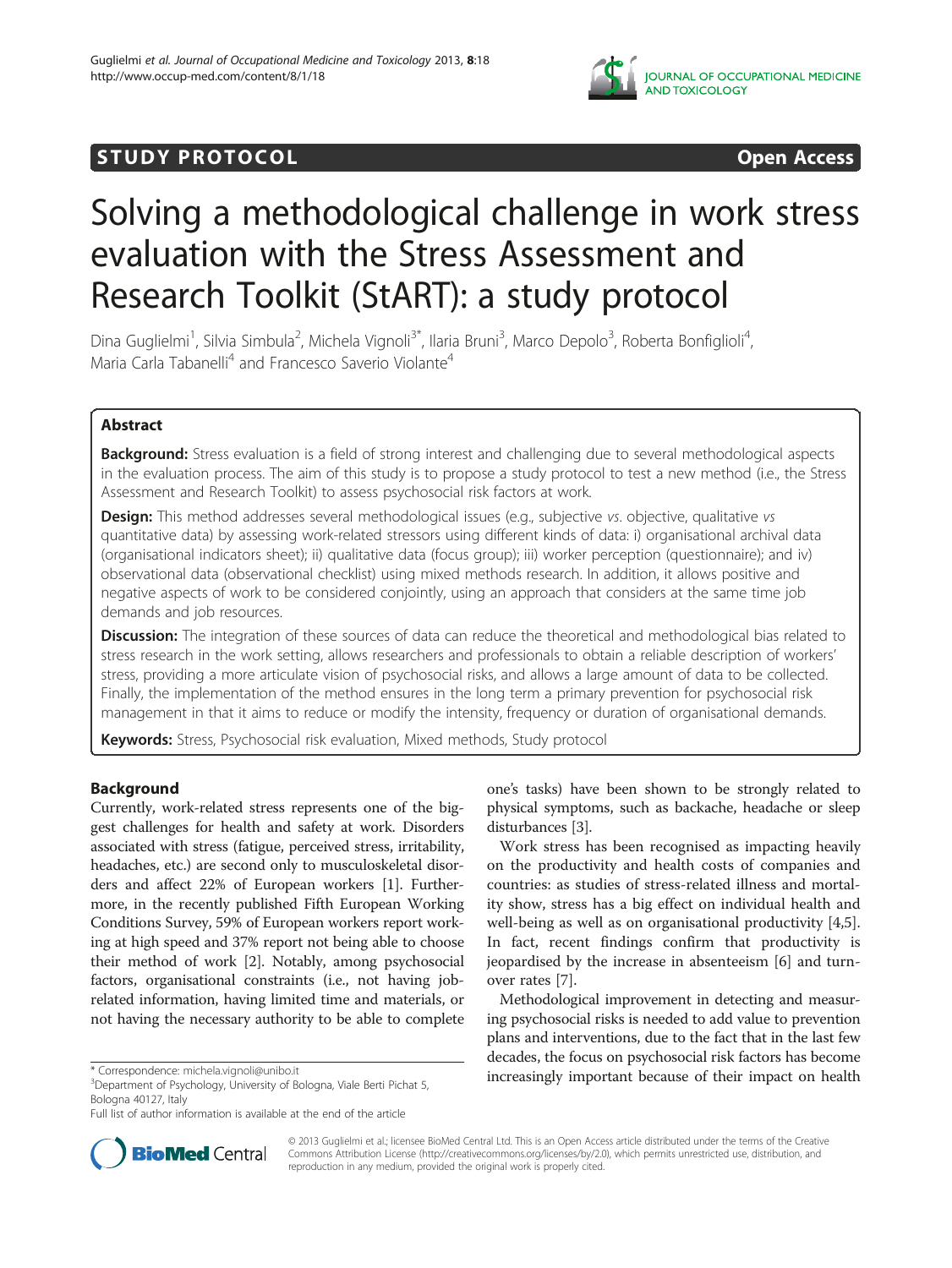and well-being through the phenomenon of work-related stress [\[8](#page-9-0)].

Psychosocial risk factors refer to potential psychological, social and even physical damage to a worker due to the organisation and management of work or to job characteristics [[9\]](#page-9-0). These factors could be operationalised by two key job characteristics, job demands and job resources, whose key roles are recognised in several models of work stress (e.g., [\[10-12\]](#page-9-0)). Consideration of positive characteristics is of importance as it emphasises the role the positive aspects of the work activities have and how they allow workers to grow professionally.

Probst [\[13\]](#page-10-0) recently claimed that the absence of theory is one of the main weaknesses in research on effective stress intervention. As Hargrove and colleagues [[14](#page-10-0)] noted, at least a dozen theoretical models of organizational stress do exist: this means that a variety of nonidentical approaches also exist, therefore it is important to explicit to which research paper is best to make reference. However, as Nixon and colleagues noted [\[3](#page-9-0)], theoretical models aimed at explaining the work-related stress process contain a huge amount of similar variables and elements (e.g., [\[15-17\]](#page-10-0)). The underlying process posits a stimulus–response process in which job stressors lead to psychological or physical strain, and behavioural reactions, while a central role is played by individual appraisal of stressors. Emotional responses, such as anxiety and frustration, are often the most immediate psychological strain responses that are associated with physiological changes in the body [\[17\]](#page-10-0). Such a shared core set of variables/elements among different models does not imply that they are identical, but seems to confirm that in recent years no relevant modifications have been made to the theoretical approach towards work and organizational stress.

This paper will thus assume a shared set of variables (formed by the triad (a) stimulus–response; (b) individual appraisal shaping response, mainly by a comparison between demands and resources; and (c) psychological and physiological changes as a consequence of exposure to stressors) as the theoretical frame of reference, since its focus and aim is a methodological one. In other words, we want to present a potential methodological improvement in detecting psychosocial risks in work settings, assuming that our methodological approach is compatible with the shared basic set of components forming the most known and referred to existing models of work and organizational stress.

# Methodological features in work-related stress assessment

When dealing with psychosocial risks assessment there are several methodological aspects that have to be taken into account. In particular, three aspects are discussed: thresholds, measures and types of data.

## **Thresholds**

Occupational hazards include exposure to chemicals, biological agents and allergens, as well as numerous physical factors, complex safety risks and many varied psychosocial risks [\[18\]](#page-10-0). In the case of environmental risk, the thresholds exposure to physical or chemical agents is relatively easy to define in respect to psychosocial risks where they depend essentially on the results of a cognitive evaluation [[19\]](#page-10-0). The European Union clearly summarises such methodological difficulty in the definition of stress: "stress is a state, which is accompanied by physical, psychological or social complaints or dysfunctions and which results from individuals feeling unable to bridge a gap with the requirements or expectations placed on them. […]. Moreover, different individuals can react differently to similar situations and the same individual can react differently to similar situations at different times of his/her life" [[20](#page-10-0)].

## Types of measure (subjective/objective)

Most of the information available today on stress assessment instruments is derived from the use of subjective research tools e.g., [\[21](#page-10-0)] built on theoretical models [[22,23\]](#page-10-0) and scales of measurement based mainly on workers' perceptions of their working conditions [\[24](#page-10-0)]. Investigating psychosocial risk factors by means of subjective tools only, is likely to produce measurement bias resulting from the personal interpretations of risk factors [[25\]](#page-10-0). Indeed, responses may be distorted by response styles, the attribution process, personality characteristics or affective states [[26\]](#page-10-0), meanwhile, another drawback is related to the measurement of psychosocial variables and their outcomes, which can lead to common method variance [[27](#page-10-0)]. On the other hand, objective approaches – such as observation or archival data – may reduce measurement bias, since they are independent from workers' subjective perception. Additionally, observational measures may be affected by bias related to an observer's interpretation, and rely heavily on the reliability of observation grids: the more job-specific they are, the more reliable they become, yet are less generalisable across jobs or work settings.

However, highly objective data does not offer per se more valid and reliable information: for instance, absences due to illness, performance measurements or accident records are incomplete indicators and they can in no way be treated as direct measures of psychosocial risks, since many other factors co-influence them. Among others, Kompier [\[26\]](#page-10-0) argued that a multi-source approach may overcome the limitations mentioned above. Objective (i.e., archival data, observational data) and subjective (selfreport questionnaires and focus groups) data can be used to reduce the measurement error typical of each kind of data-gathering tool.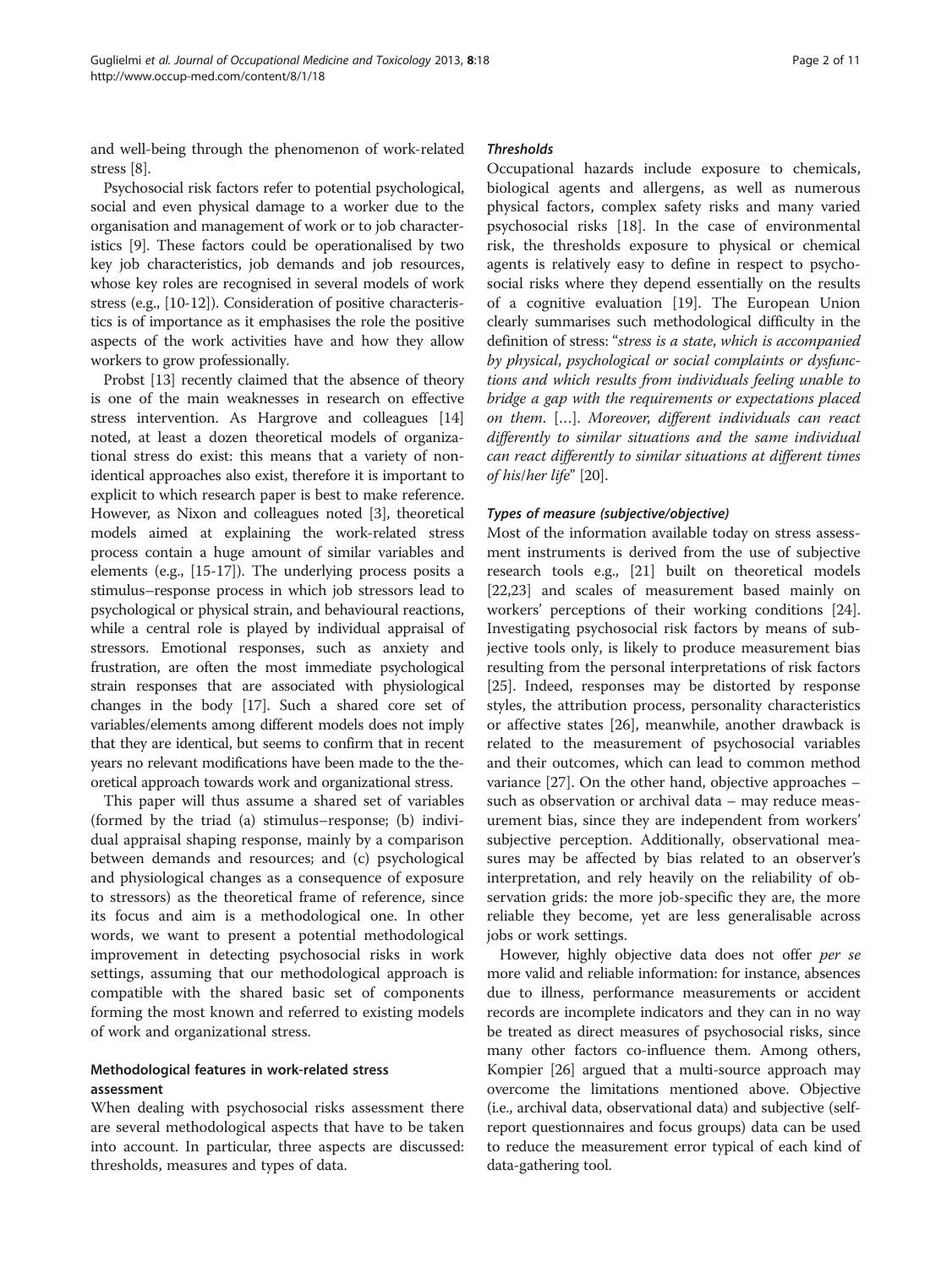## Type of data (qualitative/quantitative)

Since researchers and practitioners agree that stressful conditions do not automatically lead to stress, it is important to rely on different typologies of data collection to increase the measure validity.

In fact, it is commonly agreed that quantitative and qualitative data provide different representations: to be specific, the former allows for easier comparisons and hypothesis testing, mainly by statistical tests, while the latter provide a deeper knowledge of the phenomenon under study. The usage of both typologies may lessen the biases that are specific to each one.

As in other fields of research, a mixed methods approach (for a review, cf. [[28](#page-10-0)]) can respond to such issue. Mixed methods research is formally defined here as the combination of quantitative and qualitative research techniques, methods, approaches, concepts or languages into a single study. The use of methods should be predominantly influenced by substantive research questions, and not only by methodological and epistemological considerations. Like every method it has specific limitations as well as particular strengths; many scholars argue that qualitative and quantitative methods should be combined in order to compensate for their mutual and overlapping weaknesses [\[29\]](#page-10-0). It is thus necessary to try to locate these data collection methods within a solid theoretical framework as the approach presented is. As Ågerfalk [[30](#page-10-0)] recently pointed out the number of reasons for choosing the discussion of why mixed methods research may be helpful, are numerous. Our approach uses *triangulation* (i.e., convergence and corroboration, which are made evident by different methods and designs), complementarity (i.e., results from one method clarify or integrate the results from another), and development (i.e., results from one method give information to improve research design involving another method).

#### Aim

On the one hand, stress is a construct that has to be assessed both subjectively and objectively, on the other hand psychosocial risks in work settings have to be assessed in the most valid, reliable and feasible way.

Thus, the aim of this work is to develop a protocol study to propose a new methodology to assess psychosocial risk factors at work. The method is called the Stress Assessment and Research Toolkit (StART). The protocol presented uses a mixed methods approach to work-related stress assessment to overcome the methodological limitations presented above.

# Methods/design

#### Participants

The stress assessment process cannot be strictly the same for every organisation, especially in the case of complex organisations with multiple roles. Thus the participants have to be divided into different groups according to the suggestions of the European Agency for Stress and Health at Work, which indicates that the first step to risk assessment is the identification of hazards and people at risk [[31](#page-10-0)]. This way it is possible to form groups based on different work activities and stress risk exposures. In order to create adequate groups it is moreover necessary to involve a steering committee (described later) that can help to define the common risk among workers, defined by different work activities within the organisation.

Subsequently, it is necessary to draw a sample of workers representative of the organizational population, whose criteria for representativeness may vary, according to specific features of the organization researched; however the most important criteria (according to the existing literature in the field) are gender, age (and/or organizational seniority), organizational unit, job position. In some cases, where a complete coverage of different organizational units may be impossible (consider for example chain store organizations) it is possible to proceed with a clustering analysis using quantitative data regarding organizational local units (i.e. sales figures, worked hours, sales area and number of workers for every local unit).

#### The method stages

The StART method encompasses several stages (Figure [1](#page-3-0)) that envisage the utilisation of different instruments specifically created to respond to the objectives of each stage.

# Stage 1 – Involvement of the steering committee and management of the assessment process

Traditionally, the top-management involvement has been stressed as an important determinant of success [[32,33\]](#page-10-0). The positive effects of management involvement include: enhanced organisational learning, stronger organisational commitment, higher job satisfaction, more adaptive core competencies, the development of competitive advantage and improved organisational performance [[34](#page-10-0),[35](#page-10-0)].

The process begins with the identification of the roles necessary to provide information on the context (i.e., organisational indicators, development systems, etc.), and to manage and coordinate the assessment process. The organisational roles involved in the steering committee are the executives that could help the researchers to comprehend fully the data and manage the process. The roles usually involved are the human resources executive, who is responsible for safety, and the company physician.

In order to achieve the specific objectives of each stage, this phase endures all along the process.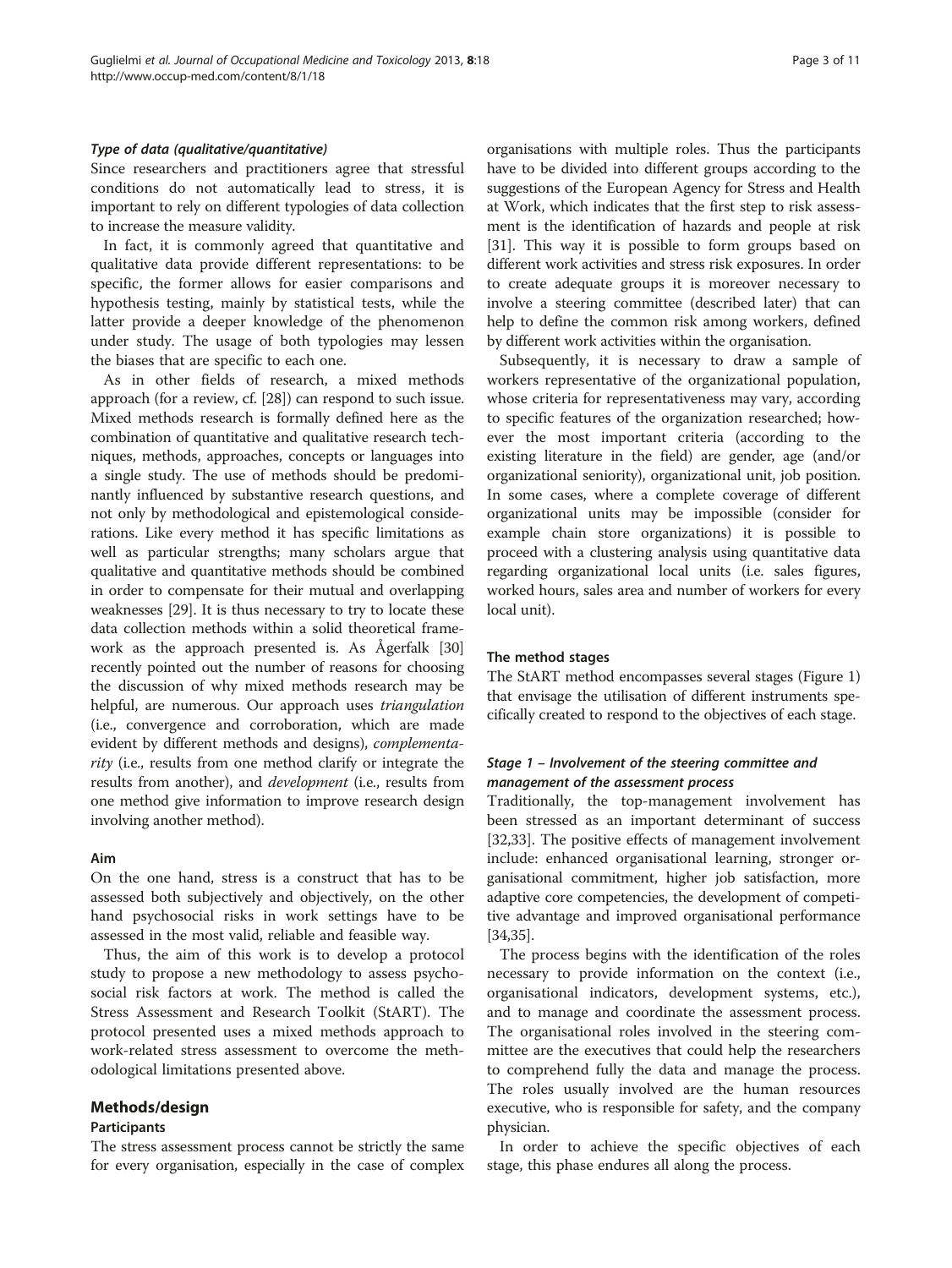<span id="page-3-0"></span>

# Stage 2 – Collection of data

Stage 2 encompasses four sub-stages.

The first sub-stage aims to collect objective indicators – by means of the Organisational Indicators Sheet (OIS) – which are useful for getting to know the organisation. In some countries (e.g., Italy), the use of objective indicators of organisational functioning is advocated by national agencies [\[36\]](#page-10-0). The set of indicators is chosen among organisational archival data with the intent of collecting objective and numerable markers (e.g., sickness absence, injuries). Thus, they make reference mainly to: organisational structure, turnover, sickness absence, injuries, human resource practices and environmental risks. As Rugulies noted [[37](#page-10-0)], archival data are useful for assessing quantitative and emotional demands at work.

The following sub-stages foresee the participation of workers. The goal is to collect data regarding individuals' working conditions and individual perceptions using a focus group, questionnaire and observational checklist. The choice of appropriate instrument at this stage is determined by the type of information to be detected or the peculiarities of the context.

Data collected during the sub-stages are essential for deepening knowledge of the context and interpreting the results at the end of the assessment process.

The tools used at this stage are described in the following.

The second sub-stage envisages the use of *focus group* technique. This qualitative technique may be used in a preliminary phase to address the most common issues, which derive from the lack of knowledge of the context (cf. [\[38](#page-10-0)]). The use of a focus group allows information to be retrieved on the stable characteristics of the organisation and workers' shared knowledge. This methodology is useful because it provides information about the degree of consensus and disagreement. Furthermore, such an instrument allows for richer information because it helps to determine how much all data contribute to saturation for the focus groups (the so-called saturation withingroup data [\[39](#page-10-0)]).

Groups are formed considering that enough diversity can stimulate discussion, while an appropriate level of homogeneity can facilitate comparison between groups [[40](#page-10-0)].

Focus groups are designed and conducted following the instructions provided by the literature [[38,41,42](#page-10-0)]. During the sessions, two members of the research group play two different roles, one as a facilitator and moderator of the group work, and the other as an external observer, who tracks the interactions between participants taking field notes. A semi-structured frame is established prior to the beginning of each session, indicating that the participants can intervene in a way that is as similar as possible to an informal conversation. In order to guide and reactivate the conversation when necessary, the interviewers can use a script with questions referring to psychosocial risks and characteristics of the work environment, covering all the relevant levels of analysis (including personal, interpersonal and organisational). The questioning route also takes into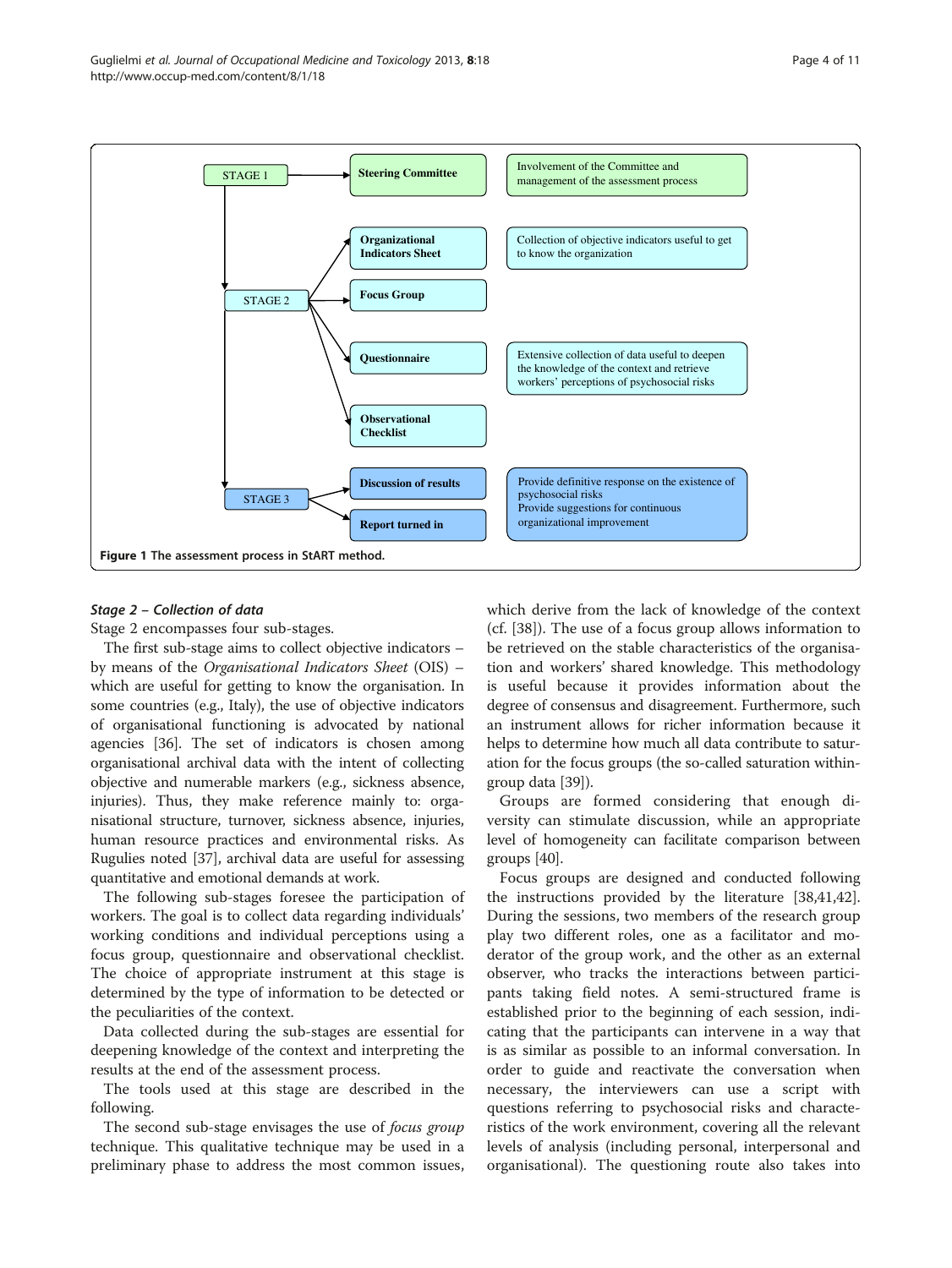<span id="page-4-0"></span>account relevant information obtained during the preparatory meetings with the steering committee.

The focus group developed in the StART method includes questions on organisational psychosocial risks. Focus group results may also serve as a basis to guide the choice of the scales that constitute the questionnaire (see also Figure 2).

The next two sub-stages do not strictly follow a sequential path.

The third sub-stage is *questionnaire* administration. The questionnaire is the most utilised instrument in work-related stress research [\[37\]](#page-10-0) because it is one of the most reliable tools for assessing workers' perceptions of psychosocial risks. It collects quantitative data that allow a comparison between subjects or groups, and has moderate costs. Unlike other questionnaires used in order to perform the assessment of the psychosocial work environment (e.g., the Job Content Questionnaire, and Effort-Reward Imbalance), the questionnaire of the StART method is not stable in its composition: within a general stable framework, it is intentionally contextspecific. According to Bakker and Demerouti [[10](#page-9-0)], every work environment is considered to have its own specific risk factors associated with job stress. These factors can be classified into two general categories, which are job demands (e.g., workload, role conflict) and job resources (e.g., control, social support). For these reasons, the questionnaire encompasses two sections. The first (which is stable) investigates the factors more associated with work-related stress in literature, both job demands (e.g., workload, decision authority, work-family balance)

and job resources (e.g., social support). Moreover, it includes personal outcomes (e.g., burnout, work engagement).

The second section strictly depends on the results of the focus groups, the data collected with the OIS and the information collected during the meetings with the steering committee.

The validity of such a questionnaire is supported by the selection of widely validated scales (e.g., for equity the scale validated [[43](#page-10-0)]) or the validation of the entire questionnaire related to specific work environments, for instance the school context [[44](#page-10-0)] and the hospital setting [[45](#page-10-0)].

The fourth sub-stage concerns the observational checklist (OC). The main aim of the observation is to make an objective evaluation of psychosocial risk factors related to specific job positions. The focus of the observation is not the single physical person, but rather the typical tasks of a given organisational position. The objective is to identify job demands and events that may impede or interrupt the worker activities: potential stressors are considered a disturbance in the work regulation process, as they represent conditions that hinder the achievement of the objectives when there are no resources that can be used to cope with such obstacles [[46](#page-10-0)].

Moreover, in order to overcome the potential bias related to an observer's interpretation, it is important that the observers are therefore trained intensively. In particular there should be: a) a preliminary study of the observation methodology (including potential observation biases); b) an analysis of general informations about occupations (as well as a job analysis); c) at least two tutorial exercises observations with subsequent

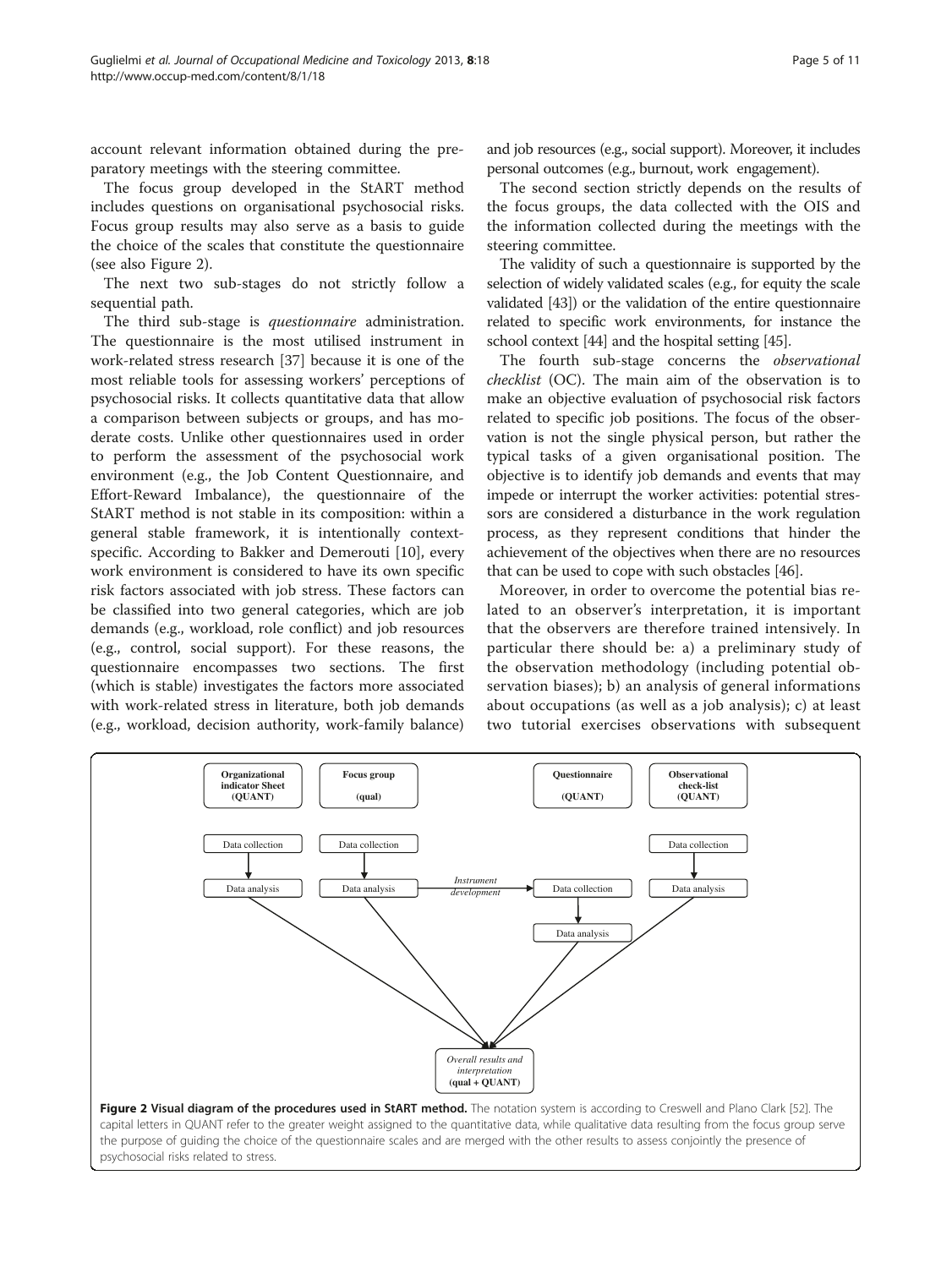discussion of problems encountered; finally d) a full comprehension of dimensions of the observational checklist.

Indicators chosen to detect psychological risk factors depend on the results of the preliminary phase (information collected via OIS and focus groups) and the tasks performed by the specific position observed.

To date, few studies have tried to combine different sources of data [[46,47](#page-10-0)]. One example is the ISTA method (Instrument for Stress-Oriented Task Analysis [[25\]](#page-10-0)), which starts from the concept of action regulation describing work from a psychological perspective as accomplished by goal-oriented action [[48](#page-10-0)], and tries to match workers' subjective perception with expert assessment through observation of the workers' work environment. Nevertheless, in the ISTA method the subjectivity of the workers is replaced by the subjectivity of the observer, who has to answer to the same self-report rating scales previously administered to workers while observing them. In order to overcome this limit to objectivity, we developed an observational checklist, in which the variables were operationalised using observable aspects of the work activities. For instance, in the OC the variable "Task Variety" was measured via the observable number of different tasks performed in the time lag of observation, instead of asking the observer to give a rating rate on the same scale administered to the workers with the self-report questionnaire [[49](#page-10-0)].

The instruments that collect quantitative data (questionnaire and OS) have already been validated. Two studies validated the questionnaire [[44,45](#page-10-0)], others reported on the use of the OC [\[50\]](#page-10-0), and on the integration between objective and subjective data [[49](#page-10-0)].

The instruments illustrated above can, together, provide different information. However, the utilisation of all instruments is not mandatory. In fact, the implementation of the StART method could be flexible enough to allow different combinations of sub-stages (and then tools). This is due both to the organisational characteristics, such as the size and complexity of the organisational departments, and to the applicability of the instrument in the organizational context for issues relating to the privacy of the participants and ethics.

For instance, observation may not be feasible in a firm where organisational positions are mostly of a whitecollar or managerial type, making the direct observation of specific tasks almost impossible. Another special condition may be the small size of the enterprise: in such a case, group discussions may replace questionnaires.

Given the importance attributed to the key role of job resources in the model, all instruments detect both negative and positive aspects of work. For instance, OIS reports the frequency of injuries and the yearly amount of training per employee.

# Stage 3 – Provide a response on psychosocial risks

Preliminary results are discussed with the steering committee, which provides essential interpretation and helps to interpret potentially controversial results.

On the whole, the assessment process is conceptualised as a cycle. This strategy has already been suggested for the control of physical hazards, under the label of "Control Cycle", which has been defined as "the systematic process by which hazards are identified, risks analysed and managed, and workers protected" [\[51](#page-10-0)]. This approach is nowadays recognised as the best professional practice in risk assessment [[52\]](#page-10-0).

Stage 3 brings us to the identification of psychosocial risk factors but it is not the end of the process. In fact, even if there is no evidence of potentially harmful psychosocial risks in the organisation, a set of suggestions for improvement are proposed so it can be monitored in the long term (e.g., if significant organisational changes occur). The monitoring of psychosocial factors and the implementation of improvement actions imply that the cycle may continue, beginning again from previous stages.

## Study design

We previously illustrated the different instruments and stages that constitute the StART framework. Certainly, using several data sources produced a vast and heterogeneous set of data, both qualitative and quantitative, which are difficult to integrate. Accordingly the study design proposed for the protocol is a mixed methods design [[53](#page-10-0)], whose aim is to compare and contrast quantitative statistical research with qualitative findings or to validate or expand quantitative results with qualitative data.

The most common and well-known approach to mixing methods is the triangulation design [[53\]](#page-10-0). The purpose of this design is "to obtain different but complementary data on the same topic" [\[54](#page-10-0)] to understand most effectively the research problem.

The intention in using this design is to bring together differing strengths and non-overlapping weaknesses of quantitative methods (large sample size, trends, generalisation) with those of qualitative methods (small N, details, in depth) [[55](#page-10-0)].

This approach has several advantages: it describes the relationships between qualitative and quantitative findings and theoretical concepts in a study; it demonstrates how both qualitative and quantitative data can be integrated to improve the understanding of a particular phenomenon; and it can also be used to build on new theory [[56\]](#page-10-0).

As illustrated in Figure [2](#page-4-0), in the StART method the integration between qualitative and quantitative data is carried out for two purposes: development and complementarity.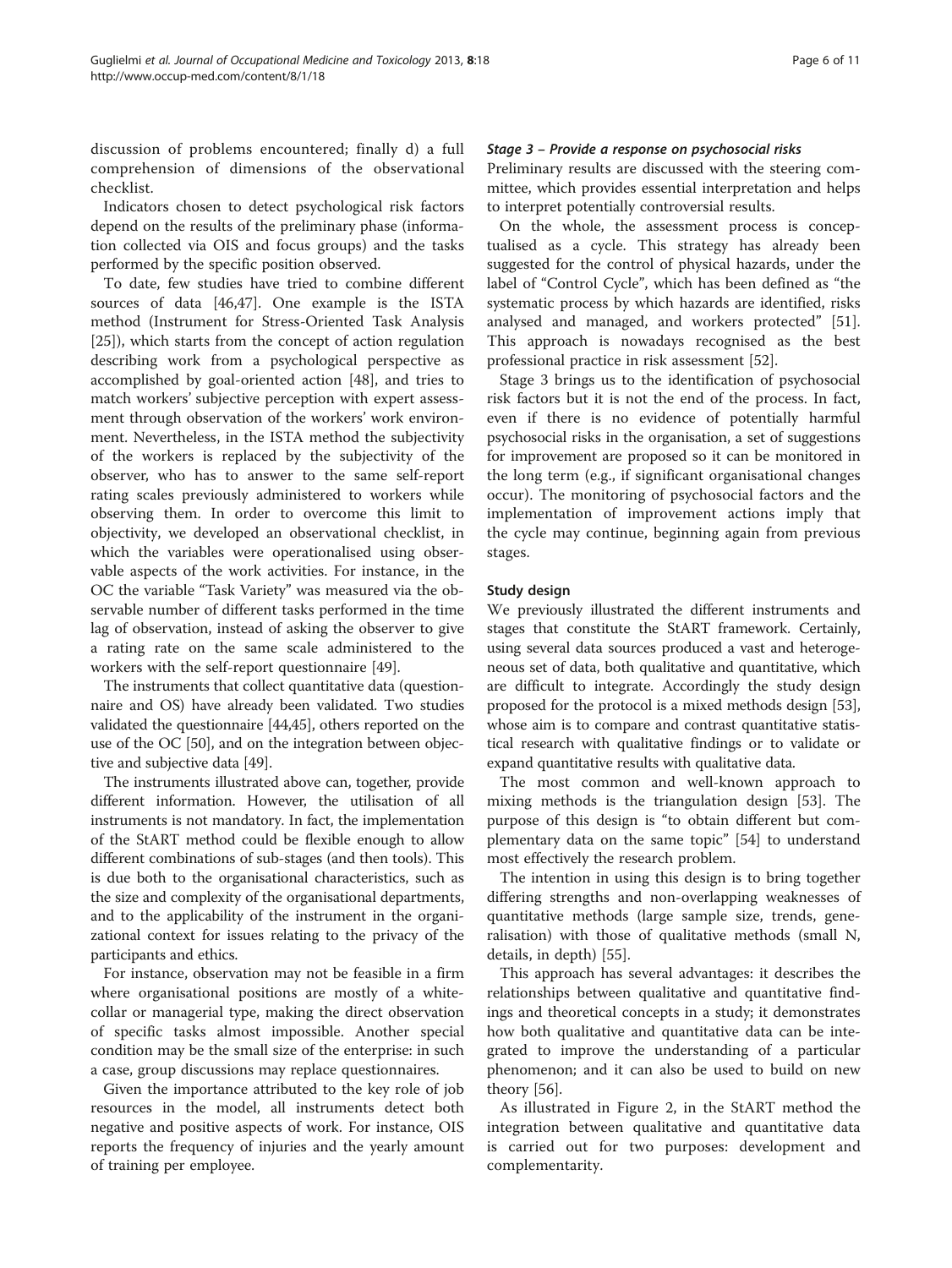As regards *development*, the qualitative data (those with least weight) help to enhance the subsequent creation of the questionnaire (quantitative data with dominant weight).

Concerning complementarity, the main objective is to clarify or illustrate the results obtained with one method by also applying the other. In this case, the designs used are sequential, given that the qualitative part helps to evaluate and interpret the results obtained from the quantitative data [\[28\]](#page-10-0).

Figure [2](#page-4-0) presents how the different data are first collected, then analysed and, lastly, put together to allow for an integrated interpretation. As the intention is to test a method to assess work-related stress, the triangulation mixed-methods design combines both quantitative (OIS, questionnaire, OC) and qualitative (focus group) data. The results of every data analysis are merged in the final interpretation.

# Data analysis

Using mixed methods methodology a clear definition of variable measures is expected. Table [1](#page-7-0) presents the risks involved in the stress evaluation process. This framework follows a commonly used classification of risk [\[9](#page-9-0)]: work content and work context. The choice of specific data analysis will depend on the type of instrument used and accordingly on the type of data collected.

Looking at the table we can find categories and types of risk (horizontally) and the methodologies used (vertically). The cells provide some examples of constructs measured.

Analyzing data in mixed methods research is a complex step. Respectively, triangulation design Creswell and Plano Clark [[53\]](#page-10-0) indicate concurrent data analysis that tries primarily to conduct a separate initial data analysis for each of the databases: this step is followed by merging the datasets so that a complete picture is developed from all datasets. For the merging procedures two tecniques are usually used: data transformation or comparison with a matrix or discussion (that is a frequently used approach).

Taking the example of the "Task Design" risk, we can evaluate it in an integrated way. The OIS proposes to the experts of the steering committee some questions regarding task design, such as whether there is an updated job description and whether it is easily available to all workers. The focus group conducted by a trained psychologist will refine the data gathered by the steering committee and collect qualitative data regarding the clear definition and the equal distribution of job tasks between workers, the balance between workers' skills and job demands and the task variety. It is possible to collect data regarding subjective perception with a validated scale (e.g., boredom [[57\]](#page-10-0)). Therefore we can also

obtain objective data with observations made by trained psychologists that rate and measure the different tasks that workers do, and the hitches and the interruptions occurred. In this way it is thus possible to collect a large amount of data.

The observation instrument is useful only for some risk categories such as workload/work pace, and it is unusable for measuring other variables such as role in the organisation.

The questionnaire also enables the researcher to collect data regarding the personal factors that can have a direct effect or moderate the impact on workers' health.

In a previous study [[49](#page-10-0)] conducted in a retail context, the integration between objective and subjective measures has already been tested, and the dimensions related to work activities were satisfactorily correlated. The data showed a relation between the relationship with customers (subjectively measured with questionnaires) and the customer queue (objectively measured with an OC). On the other hand, workload and boredom (measured with subjective and objective methods) showed a discrepancy. Beyond the validation of the instruments and this first research on integration of quantitative data, the aim of this work is more ambitious: to validate a method of stress evaluation integrating the different data collected using mixed methods research.

Hence this method allows analysis of data between groups and the relations between the different psychosocial variables.

In particular, whereas the main level of analysis is the presence of psychosocial factors in the organizational contexts, the aim of this protocol is not the evaluation of to what extent every worker feels stressed, but to what extent psychosocial risk factors have as an impact on the workers in a specific work context and what the relationships are between them and the perceptions of stress and reduced well-being of workers. Every worker is considered representative of the foresaid above attached to the fact that psychosocial factors have to be evaluated respect to the groups of workers composed on different work activities and stress risk exposures.

In regard to the discrepancies that could occur (in our data, no more than 10%), we strictly adhere to the general framework, where the steering committee is the first instance as for competency, vision and data interpretation. So, significant discrepancies should be (and have actually been) reported to the steering committee.

## **Discussion**

A change in Italian legislation on occupational health and safety (Law 81/2008) occurred, and a more compelling and detailed obligation to monitor psychosocial risk factors has been introduced, even if among scientists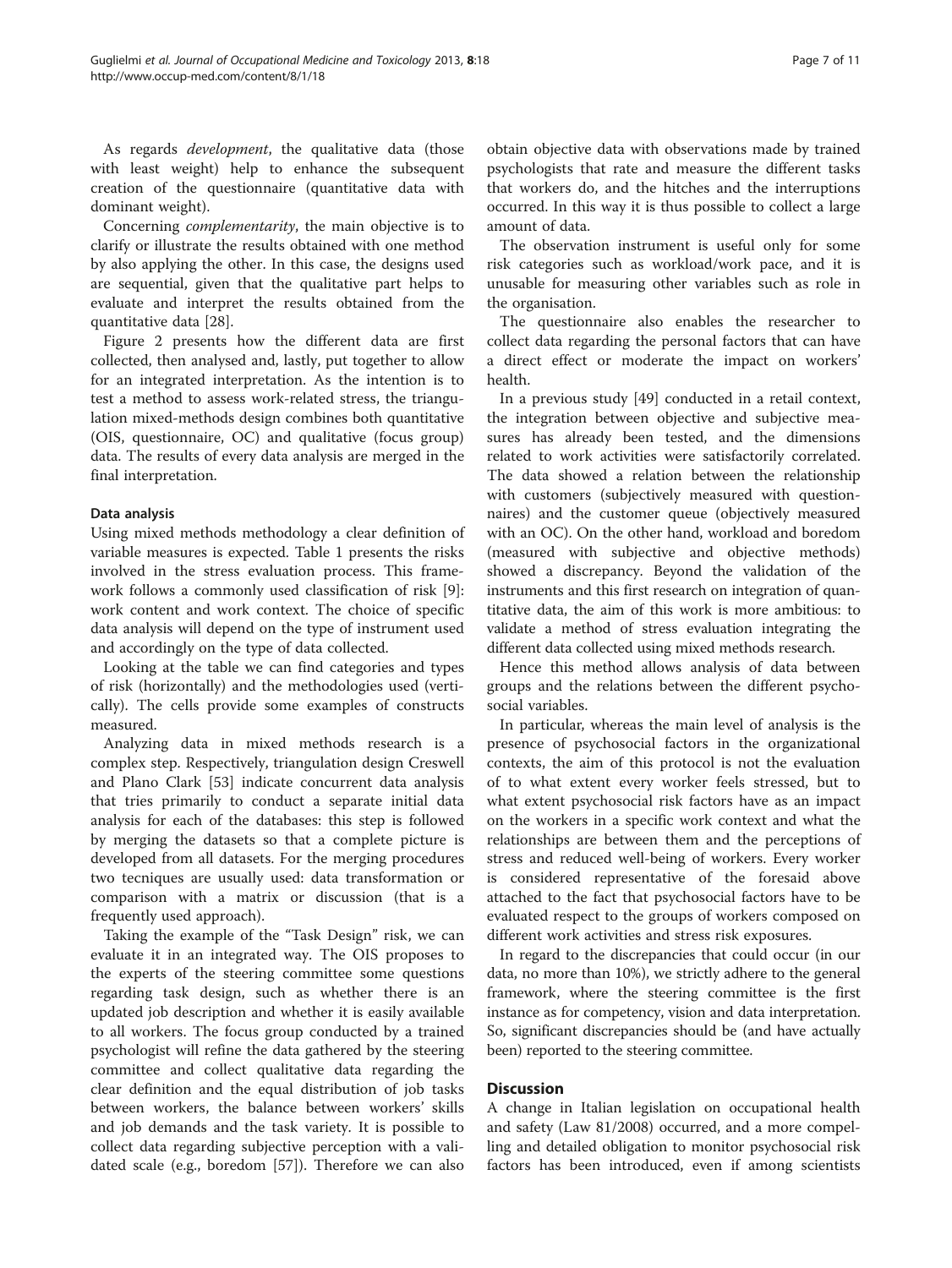# <span id="page-7-0"></span>Table 1 Variables measured in the St.A.R.T. method

| Category                    | Risk                                   | <b>OIS</b>                                                       | <b>Focus group</b>                                                                     | Questionnaire         | <b>Observations</b>                   |
|-----------------------------|----------------------------------------|------------------------------------------------------------------|----------------------------------------------------------------------------------------|-----------------------|---------------------------------------|
| Organisational<br>structure |                                        | Distribution of gender<br>in the organisation                    |                                                                                        |                       |                                       |
|                             |                                        | Types of contract                                                |                                                                                        |                       |                                       |
| Sentinel                    |                                        | Sickness absences                                                |                                                                                        | Intention to quit     |                                       |
| events                      |                                        | Medical examinations                                             |                                                                                        |                       |                                       |
|                             |                                        | Disciplinary sanctions                                           |                                                                                        |                       |                                       |
|                             |                                        | Turnover                                                         |                                                                                        |                       |                                       |
|                             |                                        | Injuries                                                         |                                                                                        |                       |                                       |
|                             |                                        | Occupational diseases                                            |                                                                                        |                       |                                       |
| Work content                | Work environment<br>and work equipment | Existence of<br>environmental risks                              | Work with adequate equipment Adequacy and equipment Description of work                | properly functioning  | environment and<br>work equipment     |
|                             | Task design                            | Existence of an updated<br>job description                       | Task clarity                                                                           | Boredom               | Frequency and<br>description of tasks |
|                             |                                        |                                                                  | Monotony                                                                               |                       |                                       |
|                             |                                        |                                                                  | Hitches                                                                                |                       | Frequency of hitches                  |
|                             |                                        | Easy availability of<br>job description to all<br>workers        | Interruptions                                                                          |                       | Frequency of<br>interruptions         |
|                             | Workload / Work pace Rating regarding  | different homogenous<br>families of workers                      | Rests                                                                                  | Workload              | Rests                                 |
|                             |                                        |                                                                  | Achievable goals                                                                       | Job demands           |                                       |
|                             |                                        |                                                                  | Adequate time                                                                          |                       |                                       |
|                             | Work schedule                          | Work schedule                                                    | Work schedule                                                                          | Work during rest days |                                       |
|                             |                                        | Shifts                                                           | Hours worked<br>Work during rest days                                                  |                       |                                       |
|                             |                                        | Overwork                                                         |                                                                                        |                       |                                       |
|                             |                                        | Unused leave                                                     |                                                                                        |                       |                                       |
| Work context                | Organisational culture<br>and function | Existence of<br>communication systems                            | Organisational communication<br>and communication concerning<br>organisational changes | Communication         |                                       |
|                             |                                        | Existence of benefits                                            |                                                                                        |                       |                                       |
|                             |                                        | Organisational changes<br>occurred                               |                                                                                        |                       |                                       |
|                             | Role in organisation                   | Existence of an                                                  | Role clarity<br>Role conflict                                                          | Role clarity          |                                       |
|                             |                                        | organogram<br>Existence of a role                                |                                                                                        | Role conflict         |                                       |
|                             | Career Development                     | description<br>Data regarding<br>training activities             |                                                                                        | Personal development  |                                       |
|                             |                                        |                                                                  | Training                                                                               |                       |                                       |
|                             |                                        |                                                                  | Career plan                                                                            |                       |                                       |
|                             |                                        | Existence of a well-<br>defined career plan                      | Reward system<br>Performance evaluation system                                         |                       |                                       |
|                             |                                        | Existence of a well-<br>defined reward system                    |                                                                                        |                       |                                       |
|                             |                                        | Existence of a well-<br>defined performance<br>evaluation system |                                                                                        |                       |                                       |
|                             | Decision latitude /                    | Rating regarding                                                 | Autonomous decision                                                                    | Control               |                                       |
|                             | control                                | different homogenous<br>families of workers                      | Autonomy and control in<br>planning work activities                                    |                       |                                       |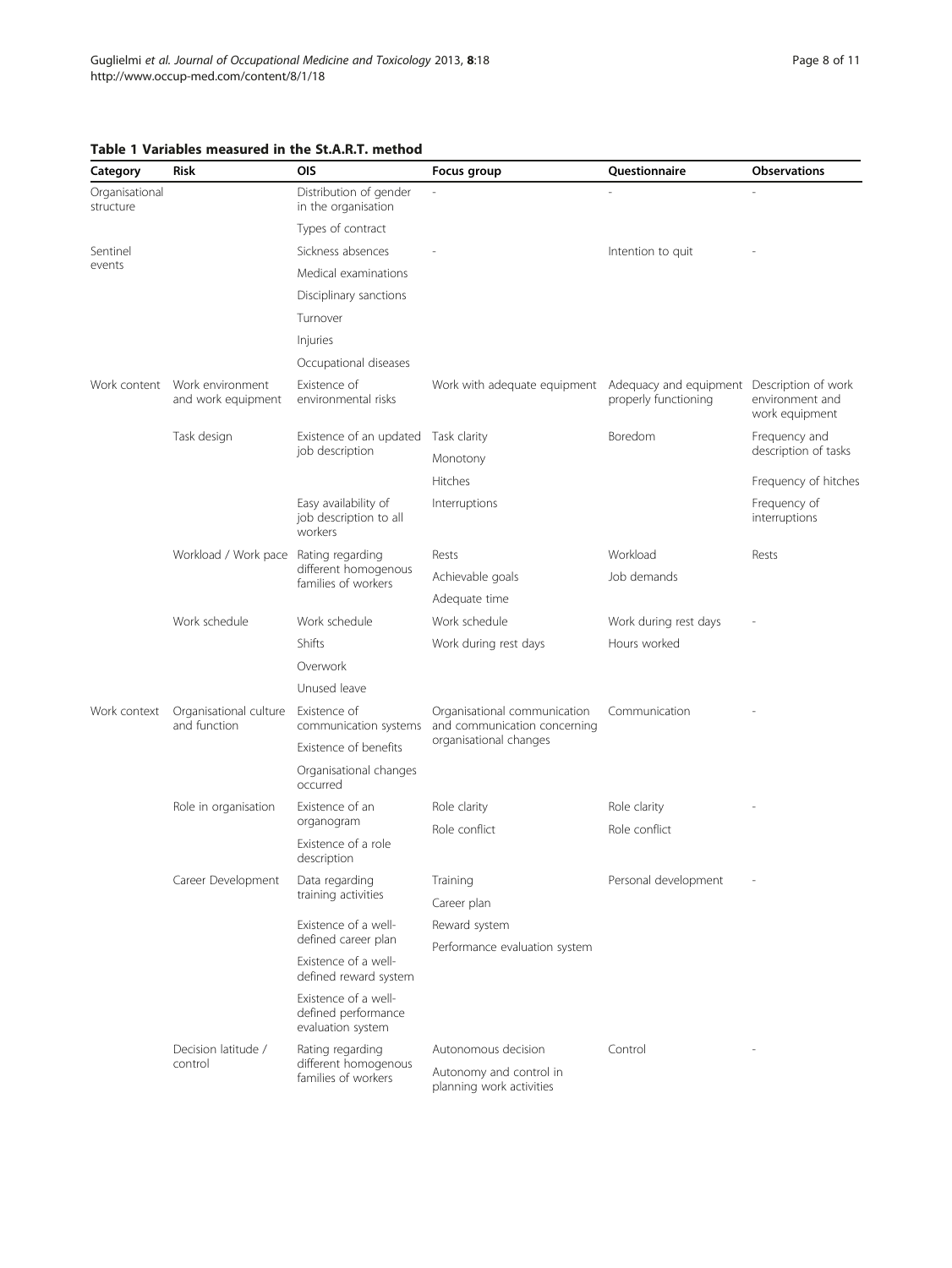|                       | Interpersonal<br>relationships at<br>work | Existence of<br>interpersonal conflict<br>management system         | Count on colleagues/supervisor/<br>organisation help | Social support from<br>colleagues/supervisor/<br>organisation            | Interactions with<br>colleagues/supervisor<br>and customers |
|-----------------------|-------------------------------------------|---------------------------------------------------------------------|------------------------------------------------------|--------------------------------------------------------------------------|-------------------------------------------------------------|
|                       |                                           | Existence of technical/<br>personal support system                  | Mutual respect Conflict                              | Conflict                                                                 |                                                             |
|                       |                                           |                                                                     |                                                      | Leadership                                                               |                                                             |
|                       | Home-work interface                       | Benefit                                                             | Work-family conflict                                 | Work-family conflict                                                     | $\overline{\phantom{a}}$                                    |
|                       |                                           | Existence of policies<br>that facilitate the<br>work-family balance |                                                      | Family work facilitation                                                 |                                                             |
| Individual<br>factors | Independent or<br>moderating variables    |                                                                     |                                                      | Personality traits, self-<br>efficacy                                    | $\overline{\phantom{a}}$                                    |
|                       | Outcome variables                         | $\overline{\phantom{a}}$                                            | $\overline{\phantom{a}}$                             | Job burnout, work<br>engagement, health<br>symptoms, sickness<br>absence |                                                             |

| <b>Table 1 Variables measured in the St.A.R.T. method</b> (Continued) |
|-----------------------------------------------------------------------|
|-----------------------------------------------------------------------|

The table provides examples about variables that will be investigated.

and professionals in the field there is not yet a full agreement regarding their definition and measurement.

Considering such a situation, it is necessary to find valid, reliable and practical tools to assess psychosocial risk factors at work, which we have operationalised as job demands and resources, in order to prevent the former and promote the latter.

Since scientific research and professional practice show that stressful conditions do not automatically lead to stress, which also depends on personal and resource characteristics, it is important to rely on different typologies of data collection to evaluate correctly work-related stress. The StART method follows the lead of several authors recommending the use of innovative methodologies and a multi-method approach (e.g., [\[36,58](#page-10-0)]). This kind of methodology is increasingly used in the health and safety field (e.g., [[59\]](#page-10-0)).

Based on these premises, the study protocol allows:

a) positive and negative aspects of work to be assessed conjointly, using an approach that considers simultaneously at the same time job demands and job resources (e.g., [\[10](#page-9-0)-[12\]](#page-9-0)), which has been proven to be able to explain negative and positive outcomes of work demands (e.g., health, job satisfaction). Assessing job resources is important for two main reasons. First, researchers have pointed out the stress-buffering effect of job resources, indicating that high job demands will result in job strain unless workers have sufficient job resources to deal with their demanding job (e.g., [\[22,23,60](#page-10-0)]. Secondly, in line with current regulations, job resources constitute a protective factor for potential critical situations in the work environment and act as a starting point to formulate corrective measures. In other words, in a risk assessment process aimed at reducing and managing criticality, in addition to identifying harmful risk factors that negatively influence health and well-being (i.e., workload, conflict,

etc.), it is also useful to detect the resources available in the work context (i.e., protective factors) [[45](#page-10-0)].

b) the validity of psychosocial risk measurement to be increased, overcoming the limitations previously cited, by assessing work-related stressors using different kinds of data: i) organisational archival data (OIS), which could also be compared with benchmarking data; ii) qualitative data (focus group); iii) worker perception (questionnaire); and iv) observational data (OC). Such integration of data can reduce theoretical and methodological bias typical of stress research in a work setting (e.g., common method variance), and allows researchers and professionals to obtain a more reliable description compared with the use of a single analysis tool, in that it provides a more articulated vision of psychosocial risks.

There is still debate among researchers and practitioners about the best combination of different types of data in risk assessment. Indeed, no matter what the preferred methodological orientation, it is challenging to address both organisational needs and normative obligations, finding an appropriate response that couples measurement issues (validity and reliability) with usability (i.e., utility, cost-effectiveness).

In recent years, many researchers have developed methods in an attempt to overcome the limitations (e.g., [[25,61\]](#page-10-0)). The ways in which our method addresses the methodological issues and allows for an improvement in risk assessment and management are twofold.

First, following the suggestion made by Kompier [\[26](#page-10-0)], who argued that a multi-source approach may overcome the dichotomy between subjective and objective measures, our method includes objective (i.e., archival data, observational data) and subjective (self-report questionnaires, focus groups) data, in order to reduce the measurement error typical of each kind of data-gathering tool. The second specific feature of our method concerns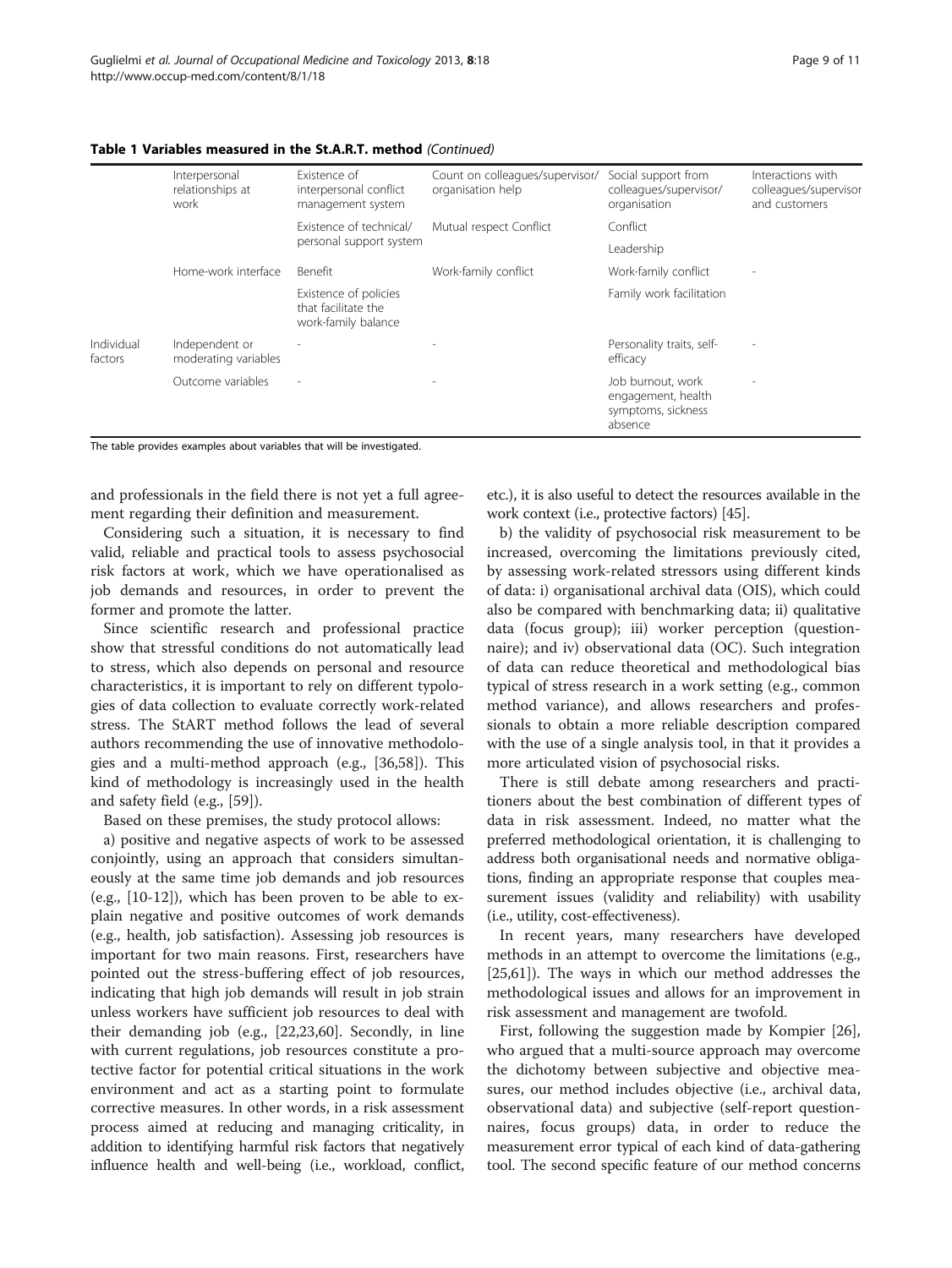<span id="page-9-0"></span>the research design. As stated by Kelle [[29](#page-10-0)], both quantitative and qualitative methods have specific limitations as well as particular strengths. Thus, it is proposed to mix them to compensate for their mutual weaknesses. Our method uses mixed methods research to combine quantitative and qualitative research techniques, methods, approaches, concepts or languages into a single study. The protocol presented adds ulterior information on how to evaluate psychosocial risks at work, and, to the best of our knowledge, no previous study has used a mixed method design in risk assessment for work-related stress.

Besides these two aspects, it is worthwhile noting that the cyclic process (starting from the involvement of top management representatives in the discussion of results) is an operational response to the needs of those organisations that intend to use the results of the assessment process to improve human resource practices and procedures. In fact, results can be used to implement corrective measures to reduce the influence of psychosocial risks and to design the approach to risk management in the firm responding to the need for usability. Furthermore, the implementation of the method ensures in the long term two aspects: a primary prevention for psychosocial risk management in that it aims to reduce or modify the intensity, frequency and or duration of organisational demands [\[14\]](#page-10-0), and a large amount of data (also longitudinal).

Some limitations of this study protocol that can help the researcher to apply it have to be mentioned. First of all, the full application of the method requires the top management to be highly engaged in the process. This involvement may be easier in organisations with participatory climate and culture, while it may be more difficult to obtain in other contexts, e.g., individualistic ones.

A second limitation of the method is the duration and complexity of its application. While such limitation is shared with almost every other method based on control cycle and workers' involvement, the implementation has to be carefully planned and monitored to avoid time and resources loss. It is, however, to be acknowledged that this limitation also represents a strength and a novelty characteristic of this method.

Lastly, while flexibility is one of the strengths of the method, it could also be seen as a weakness, since it may limit comparability of data among different firms. However, in the long term the development of a database of enterprises pertaining to different sectors will allow for normative values to be set to assess standards of reference. Furthermore, it allows a large amount of data to be collected.

Future studies will need to provide a more complete picture of how different measures contribute to a valid risk assessment of work-related stress. Based on theory and empirical data, it is clear that both overlaps and

unique contributions exist for observational, organisational and perceptual measures. However, a clear-cut solution about the best (i.e., the most reliable and valid) combination of such measures seems quite far off.

#### Abbreviations

StART: Stress assessment and research toolkit; OIS: Organisational indicators sheet; OC: Observational checklist.

#### Competing interests

The authors declare that they have no competing interests.

#### Authors' contributions

All the authors discuss the methodological biases of the study protocol providing an important contribution. Besides this, all the authors discussed the structure and contents of the study protocol. MCT, RB and FSV prepared a first draft of the manuscript that it has been discussed thereafter by all the authors. IB, MV and SS prepared a second draft of the manuscript and then after a discussion of all the authors MD and DG provide the ultimate version of the manuscript. All authors read and approved the final manuscript.

#### Authors' information

The authors belong to research teams operating for a long time within the field of occupational health, with a special attention towards the knowledge transfer from academic research to professional interventions.

#### Author details

<sup>1</sup>Department of Educational Sciences, University of Bologna, Via Filippo Re 6 Bologna 40126, Italy. <sup>2</sup>Department of Psychology, University of Milano Bicocca, Piazza dell'Ateneo Nuovo 1, Milano 20126, Italy. <sup>3</sup>Department of Psychology, University of Bologna, Viale Berti Pichat 5, Bologna 40127, Italy. 4 Occupational Medicine - Department of Medical and Surgical Sciences, University of Bologna, Via Pelagio Palagi 9, Bologna 40138, Italy.

#### Received: 4 March 2013 Accepted: 10 June 2013 Published: 22 June 2013

#### References

- 1. European Foundation for the Improvement of Living and Working Conditions, Work-related stress. [http://www.eurofound.europa.eu/ewco/](http://www.eurofound.europa.eu/ewco/reports/TN0502TR01/TN0502TR01.pdf) [reports/TN0502TR01/TN0502TR01.pdf;](http://www.eurofound.europa.eu/ewco/reports/TN0502TR01/TN0502TR01.pdf) 2007.
- 2. Eurofound: Fifth European Working Conditions Survey. Luxembourg: Publications Office of the European Union; 2012.
- 3. Nixon AE, Yang LQ, Spector PE, Zhang X: Emotional labor in China: do perceived organizational support and gender moderate the process? Stress Health 2011, 27:289-305.
- 4. Cooper CL, Liukkonen P, Cartwright S: Stress Prevention in the Workplace: Assessing the Costs and Benefits to Organisations. Dublin: Official Publications of the European Communities; 1996.
- 5. Sutherland VJ, Cooper CL: Understanding Stress. London: Chapman and Hall; 1990. 6. Harter Griep R, Rotenberg L, Chor D, Toivanen S, Landsbergis P: Beyond
	- simple approaches to studying the association between work characteristics and absenteeism: combining the DCS and ERI models. Work Stress 2010, 24:179–195.
- 7. Adriaenssens J, De Gucht V, Van der Doef M, Maes S: Exploring the burden of emergency care: predictors of stress-health outcomes in emergency nurses. J Adv Nurs 2011, 67:1317–1328.
- 8. McDaid D: Mental Health reform: Europe at the cross-roads. Health Econ Pol Law 2008, 3:219–228.
- 9. Cox T, Griffiths A, Rial-Gonzalez E: Work-related Stress. Luxembourg: Official Publications of the European Communities; 2000.
- 10. Bakker AB, Demerouti E: The job demands-resources model: state of the art. J Manage Psychol 2007, 22:309-328.
- 11. De Jonge J, Dormann C: The DISC Model: demand-induced strain compensation mechanisms in job stress. In Occupational Stress in the Service Professions. Edited by Dollard MF, Winefield AH, Winefield HR. London: Taylor & Francis; 2003:43–74.
- 12. Karasek RA, Theorell T: Healthy Work: Stress, Productivity and the Reconstruction of Working Life. New York: Basic Books; 1990.